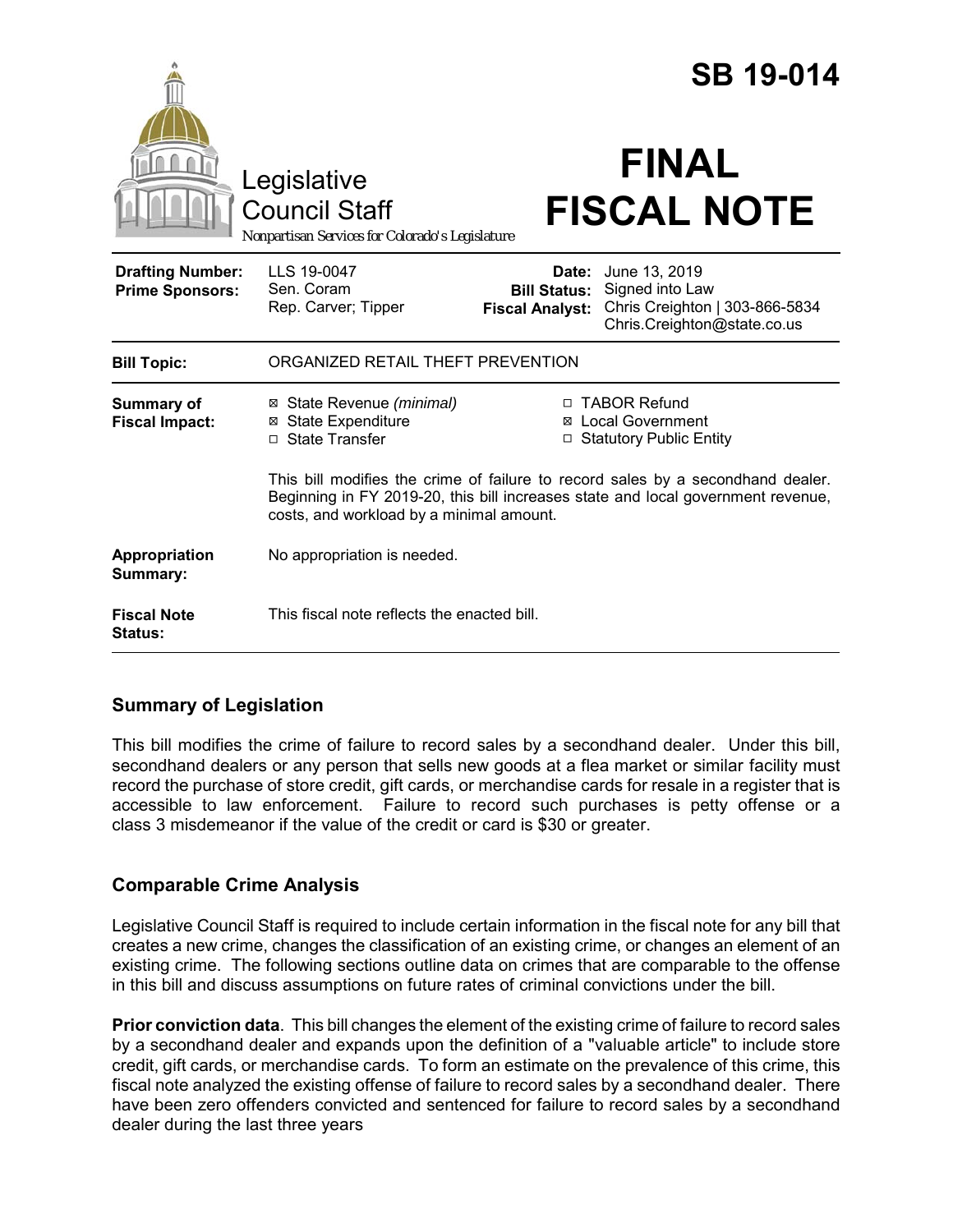June 13, 2019

**Assumptions.** Due to the lack of convictions for the failure to record sales by a secondhand dealer, this analysis assumes a high level of compliance and that any impacts will be minimal.

Visit leg.colorado.gov/fiscalnotes for more information about criminal justice costs in fiscal notes.

### **State Revenue**

By expanding the existing misdemeanor offense of failure to record sales by a second hand dealer, this bill increases state revenue from criminal fines and court fees by a minimal amount beginning in FY 2019-20, credited to the Fines Collection Cash Fund, various other cash funds in the Judicial Department, and the General Fund. The fine penalty for a petty offense is no more than \$500. The fine penalty for a class 3 misdemeanor is \$50 to \$750. Additionally, court fees may be imposed on a case-by-case basis for a variety of court-related costs, such as probation supervision, drug surcharges, or late fees. Because the courts have the discretion of incarceration, imposing a fine, or both, a precise state revenue impact cannot be determined. Criminal fine and court fee revenue is subject to TABOR, however under the March 2019 Legislative Council Staff forecast a TABOR surplus is not expected in FY 2019-20 or FY 2020-21.

### **State Expenditures**

Beginning in FY 2019-20, this bill will increase costs and workload in the Judicial Department as discussed below.

**Judicial Department.** This bill will increase costs and workload for the trial courts in the Judicial Department to handle additional case filings. To the extent that additional offenders are sentenced to probation, costs and workload in the Division of Probation will increase. Costs and workload may also increase in the agencies that provide representation to indigent persons, including the Office of the State Public Defender and the Office of Alternate Defense Council. Overall, it is assumed that this workload can be accomplished within existing appropriations. Should a change in funding be required for any agency or division with the Judicial Department, the fiscal note assumes it will be addressed through the annual budget process.

#### **Local Government**

Beginning in FY 2019-20, this bill is expected to increase local government revenue, costs, and workload by a minimal amount as described below. The exact impact to a particular local government will vary depending on the number of offenses committed within its jurisdiction.

**District attorneys**. This bill will minimally increase costs and workload for district attorneys to prosecute new offenses for failure to disclose sales by a secondhand dealer. District attorney offices are funded by counties, with each county in a judicial district contributing based on its population.

**County jails.** To the extent that additional offenders are sentenced to county jail this bill will increase county jail costs. However, because the courts have the discretion of incarceration or imposing a fine, the precise county impact cannot be determined. Under current law, the state reimburses county jails for housing state inmates. Based on a 2018 Joint Budget Committee Staff county jail survey, the average cost to house an offender in a county jail is \$98.83 per day, but varies significantly from \$43.65 to \$350.21 per day depending on the county. For the current fiscal year, the state reimburses county jails at a daily rate of \$54.93.